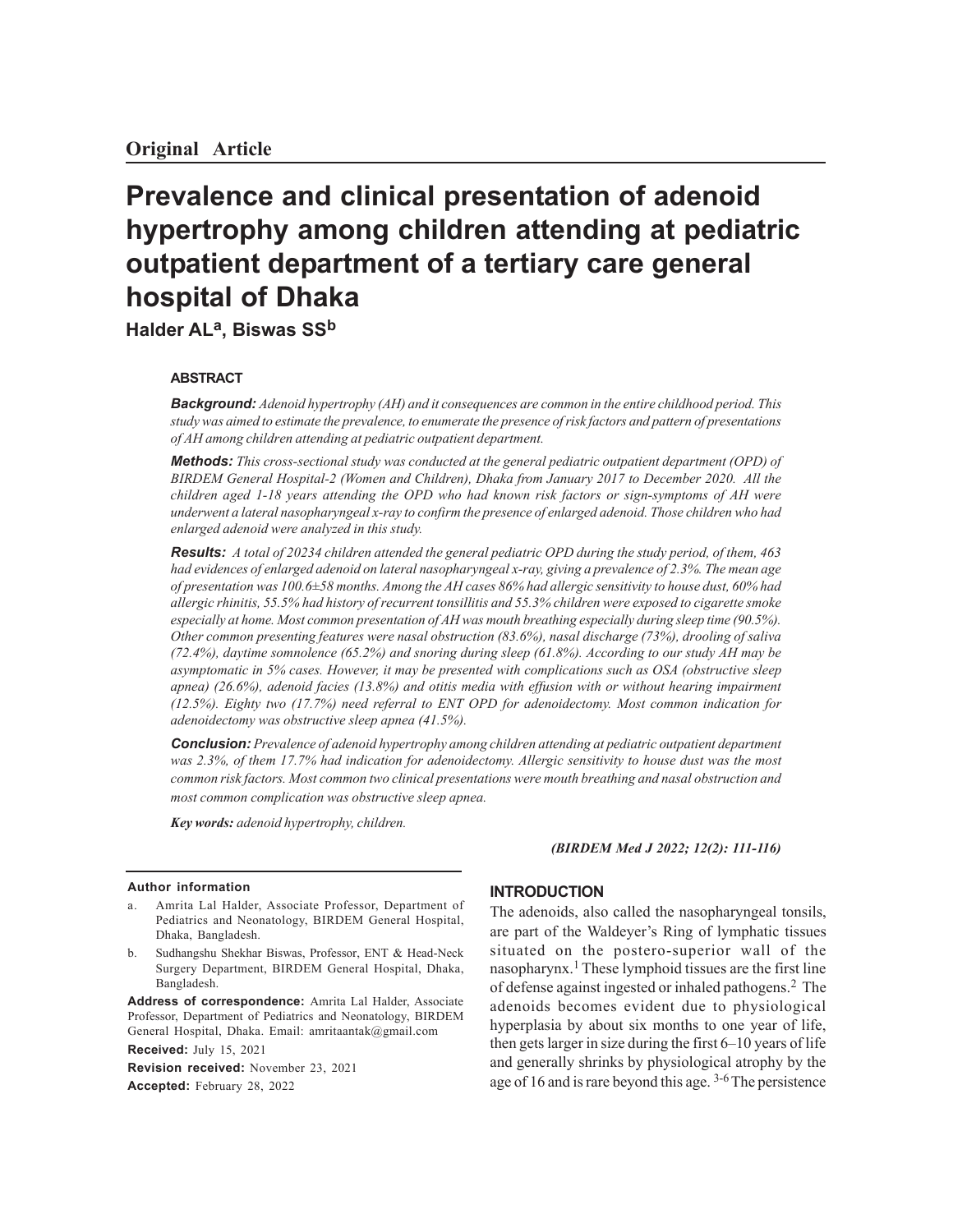Birdem Medical Journal **Vol. 12, No. 2, May 2022** 

of enlarged adenoids and even more swelling or reproliferation of regressed tissue which is generally termed as adenoid hypertrophy (AH) is associated with chronic persistent inflammation.<sup>7, 8</sup> Frequent infections in the head, throat, or ears including chronic sinusitis and tonsillitis; allergic conditions such as bronchial asthma (BA), atopic dermatitis (AD), atopic conjunctivitis(AC) and specially atopic rhinitis (AR); allergic sensitivity to house dust, pollen, cockroach and more important cigarette smoke exposure specially at home are known causes (risk factors) for chronic persistent inflammation and symptomatic  $AH^{4,9,10}$  Once inflamed, the adenoids may enlarge sufficiently to entirely block airflow through the nasal passages. And even if the enlargement is not substantial enough to physically block the nose, it can obstruct airflow sufficiently to induce primarily mouth breathing and affect voice pitch and tone.<sup>11, 12</sup> AH is presenting with multiple signs and symptoms ranging from nasal obstruction to obstructive sleep apnea  $(OSA).<sup>13</sup>$  The absolute size of the adenoid and the available space in the nasopharynx are the major factors which determine the severity of symptoms.<sup>14</sup> Most common symptom, ordinarily, is nasal airway obstruction leading to mouth breathing, snoring, difficulty in eating, drooling of saliva and toneless voice.<sup>13</sup> An untreated AH may lead to develop craniofacial anomalies (adenoid facies), OSA, ear problems (otitis media with effusion and hearing impairment due to eustachian tube obstruction), failure to thrive, pulmonary hypertension and cor-pulmonale.<sup>13,15</sup> Defective speech may develop which is effect of articulation error and hearing impairment developed by long term enlarged adenoid.<sup>16</sup>

Prevalence of symptomatic AH is ranging from 1.3% in outdoor patient of 6 months to 18 years old<sup>17</sup> to 7.7% in school going children.<sup>18</sup> It is one of the most frequent indications for surgery in childhood.<sup>19</sup>

Data regarding the prevalence and clinical profile of AH in children is scanty in our country. This study is therefore aimed to estimate the prevalence, to enumerate the presence of risk factors and pattern of presentations and complications of AH among children attending at pediatric outpatient department.

## **METHODS**

This cross-sectional study was conducted at the general pediatric outpatient department (OPD) of BIRDEM General Hospital-2 (Women and Children), Dhaka. Duration of the study was 4 years; January 2017 to December 2020. All the children aged 1-18 years attending the OPD were searched for history or presence of any known risk factors for AH. Risk factors considered in this study were frequent infections in the head, throat, or ears including chronic sinusitis and tonsillitis; allergic conditions such as bronchial asthma, atopic dermatitis, atopic conjunctivitis and atopic rhinitis; allergic sensitivity to house dust, pollen, cockroach and cigarette smoke exposure. Sign-symptoms arising from AH were documented. All the symptomatic patients and asymptomatic but had history or presence of any risk factor was advised to do a lateral nasopharyngeal x-ray to confirm the presence of enlarged adenoid. As these asymptomatic children might have AH not large enough to produce symptoms, they were evaluated. Children whose diagnoses were not proven by lateral nasopharyngeal x-ray were excluded from the study. Children who had enlarged adenoid were analyzed to estimate the incidence and to evaluate of pattern of presentations. All diagnosed patients were treated as per current guidelines. The cases that had at least one indication (Otitis media with effusion of at least 3 months duration, Chronic adenoiditis, OSA lasting 3 months or greater, and Recurrent upper respiratory infections)<sup>20</sup> for adenoidectomy were referred to ENT OPD of same hospital for evaluation and management. OSA was diagnosed clinically by the occurrence of daytime sleepiness, loud snoring, witnessed breathing interruptions, or awakenings due to gasping or choking in the presence of at least 5 obstructive respiratory events (apneas, hypopneas or respiratory effort related arousals) per hour of sleep. The presence of 15 or more obstructive respiratory events per hour of sleep in the absence of sleep related symptoms was also diagnosed as  $OSA<sup>21</sup>$ 

#### **Statistical analysis**

Data collection was done with structured data collection sheet which included demographic variables, necessary history and examination as well as investigation findings. Data was analyzed with SPSS version 23 by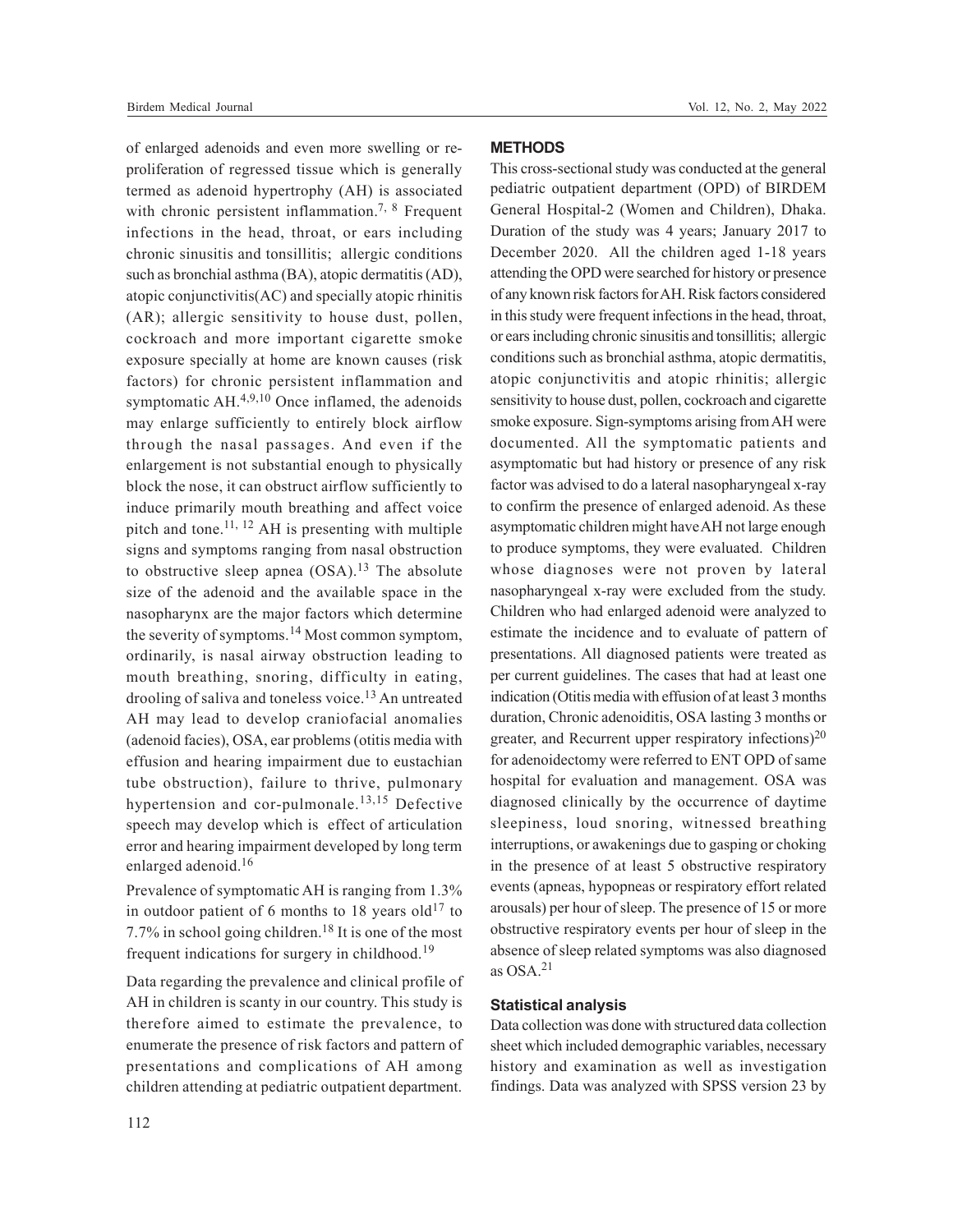IBM Inc., (USA). Mean was determined with standard deviation. Rates and proportions were calculated and expressed as percentage.

## **Ethical consideration**

The purpose and procedure of the study were properly explained to the parents/guardian and informed written consent was taken from them. The study did not involving any additional burden to the patients. All participants in a research study had a right to have the information that they provided to be kept confidential.

### **RESULTS**

A total of 20234 children aged 1-18 years attended the general pediatric OPD over 4 years of the study period, of them, 463 had evidences of enlarged adenoid on lateral nasopharyngeal x-ray, giving a prevalence of 2.3%. Among the 463 radiologically proved AH cases, 440 (95%) were symptomatic and 23 (5%) were asymptomatic having risk factors only. The peak age of diagnosis of AH in this study was between 12-72 months (43.4%). The mean age of presentation was 100.6±58 months. There was a male predominance with male to female ratio 1.6:1. AH was more common in rural children than urban (57.2% vs 42.8%) (Table-I).

**Table I** Distribution of the demographic variables of the AH cases (N=463)

| Variables    | Number of children | Percentage |
|--------------|--------------------|------------|
| Age (months) |                    |            |
| $12 - 72$    | 201                | 43.4       |
| 73-156       | 149                | 32.2       |
| 157-216      | 113                | 24.4       |
| Gender       |                    |            |
| Male         | 284                | 61.3       |
| Female       | 179                | 38.7       |
| Resident     |                    |            |
| Urban        | 218                | 42.8       |
| Rural        | 265                | 57.2       |

Eighty six percent children of diagnosed AH showed allergic sensitivity to house dust, 60% had AR, 55.5 % had history of recurrent tonsillitis with or without pharyngitis and 55.3% children were exposed to cigarette smoke specially at home (Table II).

| <b>Table II</b> Distribution of risk factors among the |  |
|--------------------------------------------------------|--|
| diagnosed AH cases $(N=463)$                           |  |

| Risk factors <sup>4, 9, 10</sup>                 |          | Number of Percentage |
|--------------------------------------------------|----------|----------------------|
|                                                  | children |                      |
| No risk factor                                   | 37       | 8.0                  |
| Frequent infections in the head, throat, or ears |          |                      |
| Chronic sinusitis                                | 52       | 11.2                 |
| Recurrent tonsillitis $\pm$                      | 257      | 55.5                 |
| Pharyngitis                                      |          |                      |
| Allergic conditions                              |          |                      |
| Bronchial asthma (BA)                            | 104      | 22.5                 |
| Atopic rhinitis (AR)                             | 278      | 60.0                 |
| Atopic dermatitis (AD)                           | 89       | 19.2                 |
| Atopic conjunctivitis (AC)                       | 11       | 2.4                  |
| Allergic sensitivity to house                    | 398      | 86.0                 |
| dust                                             |          |                      |
| Cigarette smoke exposure                         | 256      | 55.3                 |
| specially at home                                |          |                      |

\*One patient might have more than one risk factor.

Most common presentation of AH in children detected in the study was mouth breathing especially during sleep time (90.5%). Other common presenting features were nasal obstruction (83.6%), nasal discharge (73%), drooling of saliva (72.4%), Daytime somnolence (65.2%) and snoring during sleep (61.8%). AH may be presented without symptom in 5% cases or may be presented with complications such as OSA (26.6%), adenoid facies (13.8%) and otitis media with effusion with or without hearing impairment (12.5%) (Table III).

Among the total 463 AH cases 82 (17.7%) were referred to ENT OPD for adenoidectomy with or without tonsillectomy as they had at least one indication for this surgery (Table IV).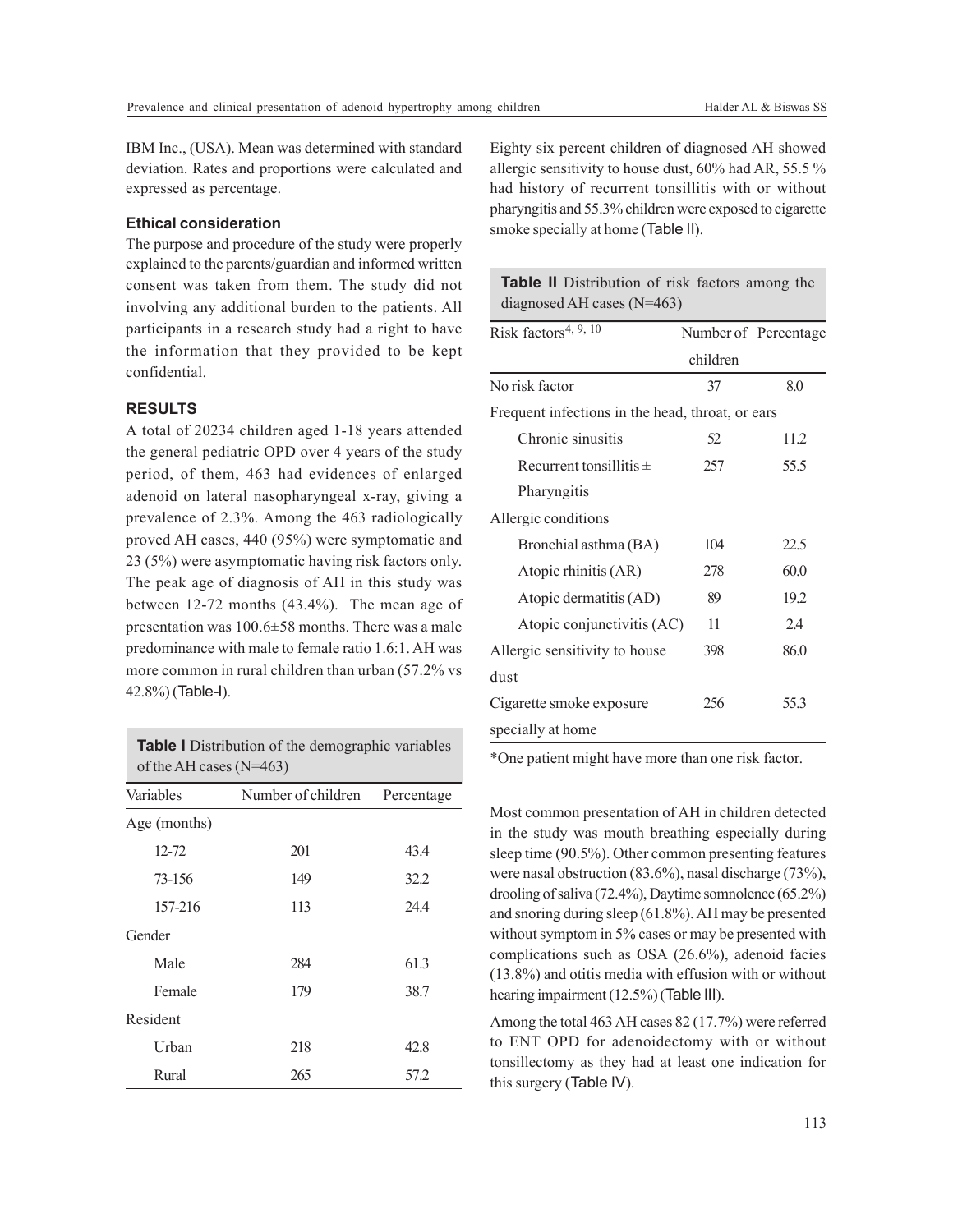**Table III** Clinical presentations of AH (N=463)

| Clinical presentations                     |          | Number of Percentage |
|--------------------------------------------|----------|----------------------|
|                                            | children |                      |
| Asymptomatic (with risk factors) 23        |          | 5                    |
| Symptomatic (with or without risk factors) |          |                      |
| Mouth breathing                            | 419      | 90.5                 |
| Snoring                                    | 286      | 61.8                 |
| • Drooling of saliva                       | 335      | 72.4                 |
| Nasal discharge                            | 338      | 73.0                 |
| Nasal obstruction                          | 387      | 83.6                 |
| Sneezing                                   | 111      | 24.0                 |
| Hyponasal speech                           | 244      | 52.7                 |
| Cough                                      | 265      | 57.2                 |
| Daytime somnolence                         | 302      | 65.2                 |
| Deterioration of school                    | 256      | 55.3                 |
| performance                                |          |                      |
| Defective speech                           | 158      | 34.1                 |
| Obstructive sleep apnea (OSA)              | 123      | 26.6                 |
| Adenoid facies                             | 64       | 13.8                 |
| hearing impairment                         | 58       | 12.5                 |
| speech)                                    | 13       | 15.9                 |
| Complications                              |          |                      |

• Otitis media with effusion with or without

\*One patient might presented with more than one clinical feature

| <b>Table IV</b> Children with AH who were referred for<br>adenoidectomy $(N=82)$ |          |                      |  |
|----------------------------------------------------------------------------------|----------|----------------------|--|
| Indications for                                                                  |          | Number of Percentage |  |
| adenoidectomy <sup>20</sup>                                                      | children |                      |  |
| Otitis media with effusion of at least 3 months                                  |          |                      |  |
| duration ( $\pm$ hearing impairment $\pm$ defective                              |          |                      |  |
| OSA lasting 3 months or greater                                                  | 34       | 41.5                 |  |
| Chronic adenoiditis                                                              | 23       | 28.0                 |  |
| Recurrent upper respiratory                                                      | 27       | 32.9                 |  |
| infections                                                                       |          |                      |  |

\*One patient might had more than one indication

## **DISCUSSION**

AH had great negative influences on physical as well as mental health; Childhood sleep-disordered breathing (SDB) is the most important one. Children with SDB are suffering from behavior problems, intelligence quotient deficits, school performance problems, a high prevalence of abnormal neuropsychological diagnosis, poor quality of life, impaired growth, cardiovascular insults and increase in health care utilization. 22, 23

We noted the prevalence of AH as 2.3%. This is at variance with the prevalence of 1.3% in general populations, <sup>17</sup> 3% in non-allergic patient<sup>9</sup> and 7.7% in patient with nasal diseases.24 The difference in the prevalence of these studies are probably due to different sample size, study places and diagnostic methods. Racial and geographical variability and seasonal as well as environmental influences may also cause differences in results. Ezyi et al. used a small sample size compare to us. We had done our study over a longer period of time which might reduce seasonal and environmental influences. We diagnosed our cases clinically with the help of lateral nasopharyngeal x-ray and not with nasoendoscopy as used by others. 5,9,10

The peak age of diagnosis of AH in this study was between 12-72 months (43.4%) with mild male predominance which is more or less similar to other studies.9, 17 AH was little more common in rural children according to our study.

Allergic sensitivity to house dust was the leading risk factors for AH in our study. The most common sensitivity to allergens among patients with AH was exposure to house dust in other study also.<sup>9</sup> More than half had AR, recurrent tonsillitis, cigarette smoke exposure especially at home. Cigarette smoke exposure at home and presence of AR was significantly more frequent in the group of patients with AH observed by logistic model investigation in other study also.<sup>9</sup> Presence of other risk factors are also showed as significant in other studies.4,10 Most common presentation of AH in children detected in our study was mouth breathing especially during sleep time (90.5%) which is consistent with other study 13, 15, 17 Other common presenting features were nasal obstruction (83.6%), nasal discharge (73%), drooling of saliva (72.4%), daytime somnolence (65.2%) and snoring during sleep (61.8%). It is important to note that 55.3% child may present with deterioration of school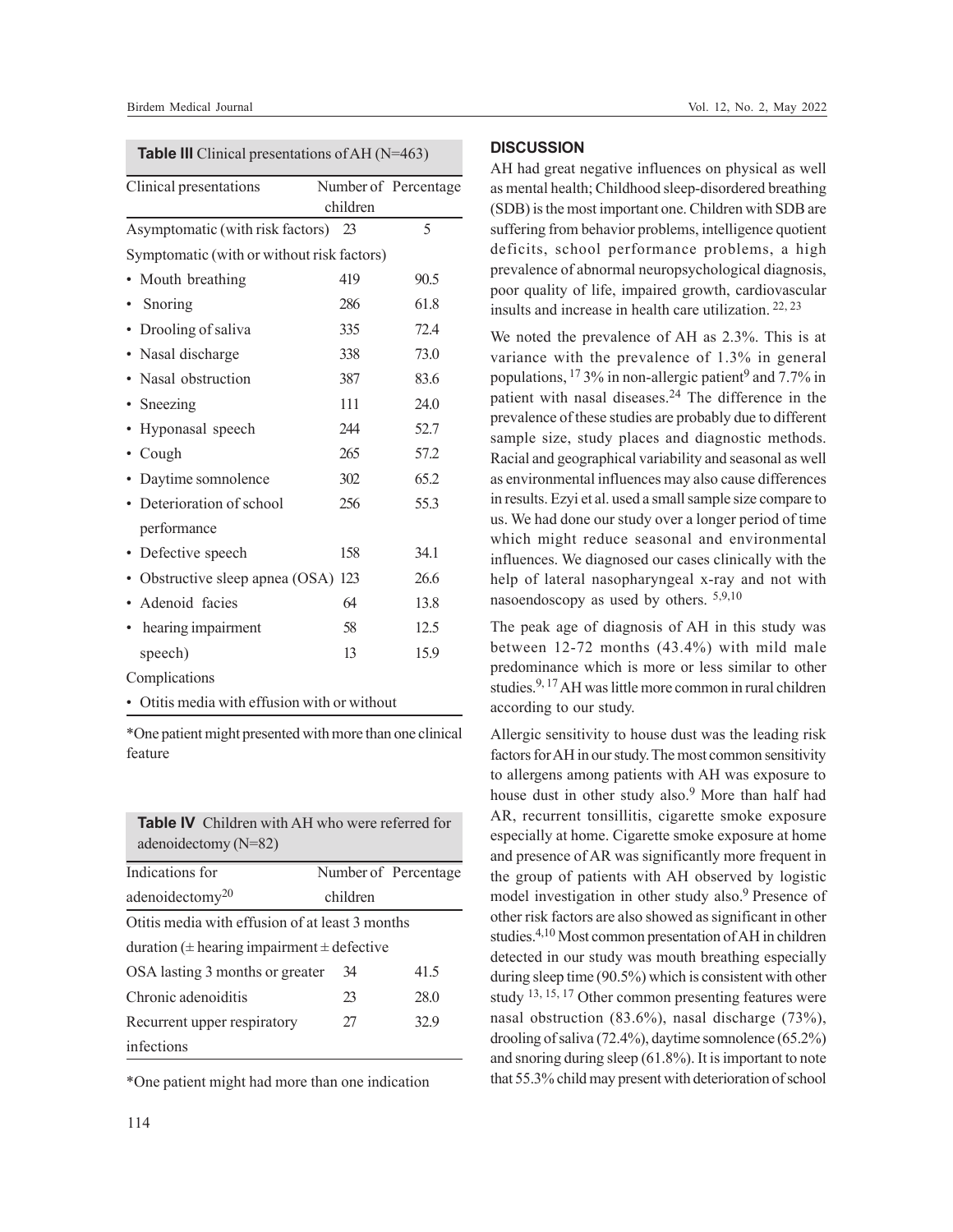performance. All these symptoms are also common presentation showed in other study also.<sup>13, 15, 17</sup> AH may be presented without symptom in 5% cases as shown in our study. On the other hand an untreated AH may presented with severe complications. In our study we found OSA in 26.6% cases. Another study concluded their study with statement that AH was a major risk factor for OSA in normal-weight children.<sup>25</sup> Adenoid facies were observed in 13.8% cases, otitis media with effusion with or without hearing impairment in 12.5% cases, but we could not detect any case of pulmonary hypertension or cor-pulmonale as routine echocardiography was not feasible. In our study 17.7% children were needed to refer for adenoidectomy. Wide variability in percentage of indications were found in different studies.<sup>17, 20</sup>

#### **Strength and limitations of the study**

As the study done in a tertiary care general hospital, wide variability of the diagnoses of the study subjects and less chance of overt number of AH were our strength. Moreover a long duration of study period reduces the probability of alteration in prevalence due to seasonal and environmental variations. But it was done only in one OPD which did not represent the whole country. Diagnosis was made clinically with help of xray findings; results may differ if nasoendoscopy could be done. Many risk factors and symptoms were subjective; we depended on parents or patients. Allergic prick test and echocardiography could not be done due to lack of feasibility.

#### **Conclusion**

Prevalence of adenoid hypertrophy among children attending at pediatric outpatient department was 2.3%, of them 17.7% had indication for adenoidectomy. Allergic sensitivity to house dust was the most common risk factors. Most common two clinical presentations were mouth breathing and nasal obstruction and most common complication was obstructive sleep apnea.

**Authors' contribution:** ALH: Concept and designed the study, analyzed data and drafted the manuscript. SSB: Helped in patient management, data collection, data analysis and review of the whole process. All authors read and approved the final manuscript.

**Conflict of interest:** Nothing to declare.

**Funding:** The study was done by researchers selffund.

#### **REFERENCES**

- 1. Hamdan AL, Sabra O, Hadi U. Prevalence of adenoid hypertrophy in adults with nasal obstruction. J Otolaryngol Head Neck Surg 2008 Aug; 37(4):469-73.
- 2. Stenner M, Rudack C. Diseases of the nose and paranasal sinuses in child. GMS Curr Top Otorhinolaryngol Head Neck Surg 2014; 13: 1-27.
- 3. Rout MR, Mohanty D, Vijaylaxmi Y, Bobba K, Metta C. Adenoid Hypertrophy in Adults: A case Series. Indian J Otolaryngol Head Neck Surg 2013; 65: 269-74.
- 4. Demain JG, Goetz DW. Pediatric Adenoidal Hypertrophy and Nasal Airway Obstruction: Reduction with Aqueous Nasal Beclomethasone. Pediatr 1995; 95(3):355-64.
- 5. Gangadhara SK, Rajeshwari A, Jain M. Significance of Adenoid Nasopharyngeal Ratio in the Assessment of Adenoid Hypertrophy in Children. Research in Otolaryngol 2012; 1(1): 1-5.
- 6. Advanced Otolaryngology. Adenoidal Hypertrophy. http:/ /advancedotolaryngology.com/patient-education/ adenoidal-hypertrophy/ (accessed ….)
- 7. Yildirim N, Sahan M, Karslioglu Y. Adenoid hypertrophy in adults: clinical and morphological characteristics. J Int Med Res 2008; 36:157-62.
- 8. Major MP, Saltaji H, El-Hakim H, Witmans M, Major P, Flores-Mir C. The accuracy of diagnostic tests for adenoid hypertrophy: a systematic review. Journal of the American Dental Association 2014; 145: 247-54.
- 9. Evcimik MF, Dogru M, Cirik AA, Nepesov MI. Adenoid hypertrophy in children with allergic disease and influential factors. International Journal of Pediatric Otorhinolaryngology 2015; 79 (5): 694-7.
- 10. De Amici M, Ciprandi G, Marseglia A, Licari A, Matti E, Caputo M, et al. Adenoid hypetrophy: definition of some risk factors. Journal of Biological Regulators and Homeostatic Agents 2012; 26(1Suppl): S1-7.
- 11. Zaki NFW, Saleh A, Ahmed MA. Non Respiratory Sleep Disorders In Obese: A Mini-Review. SM J Sleep Disord 2017; 3(1): 1007.
- 12. Kapusuz Z, Ozkiris M, Okur A, Saydam L. The prevalence of adenoid hypertrophy in adults in a rural area of Turkey. Kulak Burun Bogaz Ihtis Derg 2012; 22:225-7.
- 13. Berlucchi M, Salsi D, Valetti L, Parrinello G, Nicolai P. The role of mometasone furoate aqueous nasal spray in the treatment of Adenoid Hypertrophy in the pediatric age: preliminary results of a prospective randomized study. Pediatrics 2007; 119(6):1392-7.
- 14. Gates G. Sizing up the adenoid. Arch Otolaryngol Head Neck Surg 1996; 122(3):239-40.
- 15. Kang K-T, Chou C-H, Weng W-C, Lee P-L, Hsu W-C. Associations between Adenotonsillar Hypertrophy, age and obesity in children with obstructive sleep apnea. PLoS ONE 2013; 8(10):e78666.